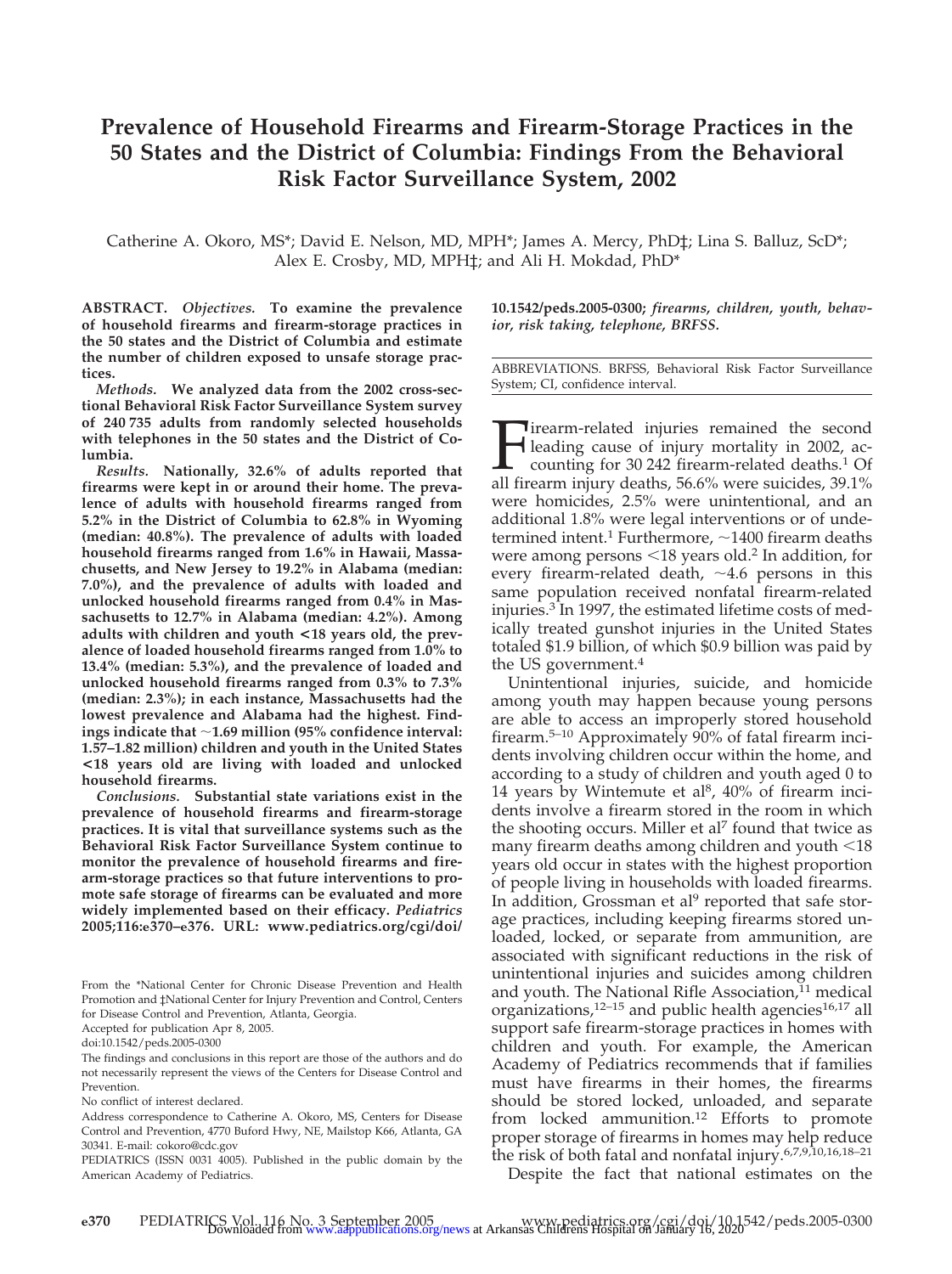prevalence of household firearms and their manner of storage are available, $2^{1-23}$  limited information exists regarding these estimates at the state level.<sup>22,24-27</sup> Thus, the purposes of this study were threefold: to estimate (1) the prevalence of adults with household firearms and their firearm-storage practices at the state level; (2) the prevalence of loaded and of loaded and unlocked household firearms among adults with children and youth <18 years old at the state level; and (3) by state the number of children and youth exposed to these firearm-storage practices.

#### **METHODS**

The Behavioral Risk Factor Surveillance System (BRFSS) is a state-based surveillance system operated by state health departments in collaboration with the US Centers for Disease Control and Prevention. A detailed description of the survey methods used by BRFSS is available elsewhere.28–30 Briefly, the primary purpose of BRFSS is to provide state-specific estimates of behaviors that relate to the leading causes of morbidity and mortality in the United States. Trained interviewers collect data on a monthly basis by using an independent probability sample of households with telephones among the noninstitutionalized US population aged  $\geq 18$  years. Individual respondents are selected randomly from all adults living in a household. All BRFSS questionnaires and data are available on the Internet (www.cdc.gov/brfss). Because the BRFSS is a surveillance system, the Centers for Disease Control and Prevention's Institutional Review Board has determined that the BRFSS is exempt from its review.

In 2002, all 50 states and the District of Columbia participated, and 240 735 persons aged  $\geq$ 18 years completed the interview. Firearm-storage questions were added to the BRFSS for the first time in all 50 states and the District of Columbia in 2002. We limited our analyses to the 223 819 BRFSS respondents (88 928 men and 134 891 women) who answered all survey questions on household firearms and who reported whether their households included children and youth -18 years old. Respondents were excluded if they had unknown responses or refused to answer the questions. The median response rate, based on the number of individuals actually reached by telephone, was 76.7% (range: 62.5% [in California] to 99.8% [in Minnesota]).31 The more conservative response-rate formula based on Council of American Survey and Research Organizations' guidelines produced a median response rate of 58.3% (range: 42.2% [in New Jersey] to 82.6% [in Minnesota]).<sup>31</sup>

#### **Survey Questions and Definitions of Firearm-Storage Practices**

The interviewer began the firearm section of the survey by first informing the respondent that "the next three questions are about firearms. We are asking these in a health survey because of our interest in firearm-related injuries. Please include weapons such as pistols, shotguns, and rifles; but not BB guns, starter pistols, or guns that cannot fire. Include those kept in a garage, outdoor storage area, or motor vehicle." Presence of firearms in the home was assessed by asking the respondent, "Are any firearms kept in or around your home?" Firearm-storage patterns were derived from 2 questions: "Are any of these firearms now loaded?" and "Are any of these loaded firearms also unlocked? By 'unlocked' we mean you do not need a key or combination to get the gun or to fire it. We don't count a safety as a lock." We created 3 firearmstorage pattern categories: "any household firearm" (yes/no), "loaded household firearm" (yes/no), and "loaded and unlocked household firearm" (yes/no). However, the state of California used a different set of firearm questions than the other states, and as a result, we were only able to create 2 categories for California: "any household firearm" and "loaded and unlocked household firearm."

#### **Statistical Analyses**

Both SAS (SAS Institute, Cary, NC) and SUDAAN (Research Triangle Institute, Research Triangle Park, NC) were used in all analyses to account for the complex sampling design and to calculate 95% confidence intervals (CIs). BRFSS data were directly weighted for the probability of selection of a telephone number, the number of adults in a household, and the number of telephones in a household. Finally, data were poststratified to adjust for nonresponse and noncoverage of households without telephones and to force the sum of the weighted frequencies to equal each state's adult population (ie, final weight). These data are representative of  $>200$  million US adults in 2002 (117 million adults without children and youth <18 years old and 83 million adults with children and youth -18 years old). Data from all states are pooled to produce nationally representative estimates.

We first estimated the national and state prevalence of adults with household firearms; second, we estimated the national and state prevalence of adults with any loaded household firearms and any loaded and unlocked household firearms. Next, among adults with children and youth  $\leq$ 18 years old, we estimated the national and state prevalence of loaded household firearms and loaded and unlocked household firearms. Finally, to estimate the number of children and youth -18 years old who were exposed to loaded firearms and to loaded and unlocked firearms among households with children and youth, we used the following formula: number of children and youth  $=$  [(final weight/number of adults in a household)  $\times a$ ]  $\times b$ , where *a* equals the percentage of households with children and youth in which firearms were stored loaded or loaded and unlocked, and *b* equals the average number of children in households in which firearms were stored loaded or loaded and unlocked.

#### **RESULTS**

Nationally, 32.6% (95% CI: 32.2–32.9%) of adults reported that firearms were kept in or around their home. The prevalence of adults with household firearms ranged from 5.2% in the District of Columbia to 62.8% in Wyoming (median: 40.8%) (Table 1).

The national prevalence of adults with loaded household firearms and with loaded and unlocked household firearms was 7.6% (95% CI: 7.5–7.8%) and 4.3% (95% CI: 4.2– 4.5%), respectively. The prevalence of adults with loaded household firearms ranged from 1.6% in Hawaii, Massachusetts, and New Jersey to 19.2% in Alabama (median: 7.0%), and the prevalence of adults with loaded and unlocked household firearms ranged from 0.4% in Massachusetts to 12.7% in Alabama (median: 4.2%).

Nationally, among adults with children and youth -18 years old, 5.5% (95% CI: 5.3–5.8%) reported having loaded household firearms and 2.5% (95% CI: 2.3–2.6%) reported having loaded and unlocked household firearms. Among adults with children and youth, the prevalence of loaded household firearms ranged from 1.0% in Massachusetts to 13.4% in Alabama (median: 5.3%), and the prevalence of loaded and unlocked household firearms ranged from 0.3% in Massachusetts to 7.3% in Alabama (median: 2.3%) (Table 2). In 7 states (Alabama, Alaska, Arkansas, Georgia, Louisiana, Mississippi, and Montana), the prevalence of loaded household firearms among adults with children and youth was  $\geq 10\%$ ; in 6 states (Alabama, Alaska, Arkansas, Idaho, Montana, and Wyoming), the prevalence of loaded and unlocked household firearms among adults with children and youth was  $>5\%$ .

Although household firearms were less likely to be stored loaded or loaded and unlocked among adults with children and youth than among adults overall, an estimated 1 692 610 children and youth (95% CI: 1 569 320 –1 815 910) in the United States were living in households with loaded and unlocked firearms (Table 2). The 6 states with  $>75000$  children and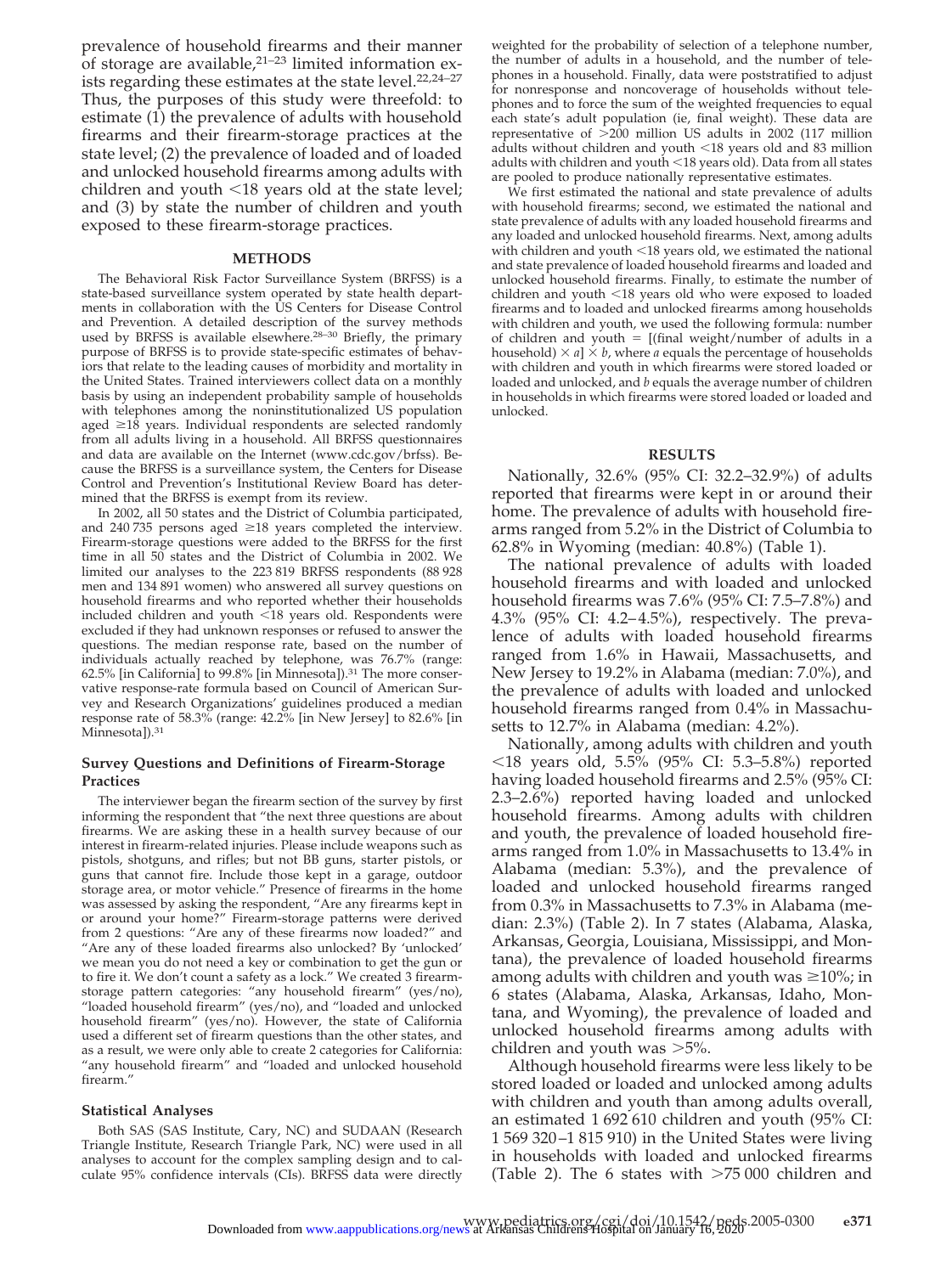| State                          | Any Household<br>Firearm,<br>% (95% CI) | Loaded Household Firearm,<br>% (95% CI) | Loaded and Unlocked<br>Household Firearm,<br>% (95% CI) |
|--------------------------------|-----------------------------------------|-----------------------------------------|---------------------------------------------------------|
| Alabama                        | $57.2(55.1 - 59.4)$                     | 19.2 (17.4-20.9)                        | $12.7(11.2 - 14.1)$                                     |
| Alaska                         | $60.6(57.7-63.4)$                       | $15.0(12.9-17.1)$                       | $10.8(8.9-12.6)$                                        |
| Arizona                        | $36.2(33.4 - 39.0)$                     | $11.3(9.4-13.2)$                        | $7.6(6.2 - 9.0)$                                        |
| Arkansas                       | 58.3 (56.4–60.2)                        | $15.9(14.5-17.3)$                       | $10.4(9.2 - 11.6)$                                      |
| California*                    | $19.5(18.0 - 21.0)$                     | NA                                      | $2.2(1.7-2.7)$                                          |
| Colorado                       | $34.5(32.8 - 36.2)$                     | $6.9(6.0 - 7.8)$                        | $4.2(3.5-4.9)$                                          |
| Connecticut                    | $16.2(15.0-17.4)$                       | $2.1(1.6-2.6)$                          | $1.0(0.7-1.3)$                                          |
| Delaware                       | 26.7 (24.8-28.7)                        | $6.5(5.3 - 7.7)$                        | $3.4(2.5-4.3)$                                          |
| District of Columbia           | $5.2(3.8-6.6)$                          | $1.9(1.1-2.6)$                          | $0.8(0.4-1.2)$                                          |
| Florida                        | 26.0 (24.7–27.4)                        | $8.8(7.9-9.7)$                          | $4.9(4.3 - 5.5)$                                        |
| Georgia                        | $41.0(39.1 - 42.9)$                     | 13.4 (12.2-14.7)                        | $7.5(6.6 - 8.5)$                                        |
| Hawaii                         | $9.7(8.7-10.6)$                         | $1.6(1.2 - 2.1)$                        | $1.0(0.6-1.3)$                                          |
| Idaho                          | $56.8(55.0 - 58.6)$                     | 11.8(10.7–12.9)                         | $7.9(6.9 - 8.8)$                                        |
| Illinois                       | $19.7(18.0 - 21.4)$                     | $2.7(2.0-3.3)$                          | $1.4(0.9-1.9)$                                          |
| Indiana                        | 39.0 (37.6-40.5)                        | $9.3(8.4 - 10.2)$                       | $5.7(5.0-6.4)$                                          |
| Iowa                           | $44.0(42.1 - 46.0)$                     | $3.9(3.1-4.7)$                          | $2.5(1.9-3.1)$                                          |
| Kansas                         | $43.7(42.0 - 45.4)$                     | 6.8(6.0–7.7)                            | $4.1(3.4 - 4.8)$                                        |
| Kentucky                       | $48.0(46.0 - 50.0)$                     | $12.2(10.9-13.5)$                       | $6.6(5.6 - 7.6)$                                        |
| Louisiana                      | 45.6 (43.9-47.3)                        | $13.1(12.0-14.3)$                       | $7.2(6.3 - 8.1)$                                        |
| Maine                          | $41.1(38.8-43.3)$                       | $3.2(2.4-4.0)$                          | $2.0(1.4-2.6)$                                          |
| Maryland                       | $22.1(20.6-23.6)$                       | $3.9(3.1-4.6)$                          | $2.3(1.7-2.9)$                                          |
| Massachusetts                  | $12.8(11.7-13.8)$                       | $1.6(1.2 - 2.0)$                        | $0.4(0.2-0.6)$                                          |
| Michigan                       | $40.3(38.7 - 41.9)$                     | $5.6(4.8-6.4)$                          | $3.2(2.7-3.8)$                                          |
| Minnesota                      | $44.7(43.0 - 46.4)$                     | $3.4(2.7-4.0)$                          | $2.3(1.8-2.8)$                                          |
| Mississippi                    | 54.3 (52.4–56.3)                        | $15.9(14.5-17.3)$                       | $8.9(7.8-9.9)$                                          |
| Missouri                       | $45.4(43.4 - 47.4)$                     | $9.9(8.7-11.1)$                         | $5.5(4.6-6.4)$                                          |
| Montana                        | $61.4(59.2 - 63.7)$                     | $12.8(11.3 - 14.2)$                     | 8.6(7.4–9.8)                                            |
| Nebraska                       | $42.1(40.3 - 43.8)$                     | $4.0(3.3-4.7)$                          | $2.3(1.7-2.8)$                                          |
| Nevada                         | $31.5(29.2 - 33.8)$                     | $9.1(7.7-10.5)$                         | $5.6(4.5-6.6)$                                          |
| New Hampshire                  | $30.5(29.0-32.1)$                       | $3.9(3.3-4.6)$                          | $2.1(1.7-2.6)$                                          |
| New Jersey                     | $11.3(9.6-13.1)$                        | $1.6(1.1-2.1)$                          | $0.9(0.5-1.3)$                                          |
| New Mexico                     | 39.6 (37.8-41.3)                        | $10.0(9.0-10.9)$                        | 6.6(5.8–7.4)                                            |
| New York                       | $18.1(16.7-19.4)$                       | $2.3(1.7-2.8)$                          | $1.3(0.9-1.7)$                                          |
| North Carolina                 | $40.8(38.9 - 42.7)$                     | $11.5(10.3-12.6)$                       | $6.8(5.9 - 7.7)$                                        |
| North Dakota                   | 54.3 (52.2–56.3)                        | $3.3(2.6-4.0)$                          | $2.0(1.5-2.5)$                                          |
| Ohio                           | $32.1(30.3 - 33.9)$                     | $5.4(4.6-6.3)$                          | $3.6(2.9-4.3)$                                          |
| Oklahoma                       | $44.6(43.1 - 46.1)$                     | $13.0(12.0-13.9)$                       | $7.7(6.9 - 8.5)$                                        |
| Oregon                         | 39.8 (37.7-41.8)                        | $10.3(9.1 - 11.5)$                      | $7.1(6.1 - 8.1)$                                        |
| Pennsylvania                   | $36.5(35.3 - 37.6)$                     | $5.4(4.9-6.0)$                          | $3.5(3.1-3.9)$                                          |
| Rhode Island                   | $13.3(11.9-14.7)$                       | $2.1(1.4-2.8)$                          | $1.5(0.8-2.1)$                                          |
| South Carolina<br>South Dakota | $45.0(43.0-47.1)$                       | $13.5(12.0-14.9)$                       | $8.1(7.0-9.1)$                                          |
| Tennessee                      | 59.9 (58.3-61.6)<br>$46.4(44.3 - 48.4)$ | $6.0(5.2 - 6.8)$<br>$12.0(10.7-13.3)$   | $4.1(3.5-4.8)$<br>$6.6(5.6 - 7.5)$                      |
| Texas                          | 35.9 (34.5-37.4)                        | $12.2(11.3-13.2)$                       | $7.9(7.1 - 8.7)$                                        |
| Utah                           | 45.3 (43.1-47.5)                        | $5.4(4.5-6.3)$                          | $3.3(2.6-3.9)$                                          |
| Vermont                        | 45.5 (43.8-47.2)                        | $3.7(3.0-4.5)$                          | $2.4(1.9-2.9)$                                          |
| Virginia                       | 35.9 (33.9-38.0)                        | $8.6(7.4-9.8)$                          | $5.0(4.1-5.9)$                                          |
| Washington                     | $36.2(34.4 - 38.0)$                     | $7.1(6.2 - 8.0)$                        | $4.3(3.6 - 5.0)$                                        |
| West Virginia                  | 57.9 (55.9-59.8)                        | $9.4(8.2 - 10.5)$                       | $5.5(4.6-6.3)$                                          |
| Wisconsin                      | 44.3 (42.5-46.2)                        | $3.4(2.7-4.1)$                          | $2.2(1.6-2.8)$                                          |
| Wyoming                        | $62.8(60.8 - 64.7)$                     | $12.8(11.4 - 14.1)$                     | $8.3(7.3-9.4)$                                          |
| Median                         | 40.8                                    | 7.0                                     | 4.2                                                     |
| Range                          | $5.2 - 62.8$                            | $1.6 - 19.2$                            | $0.4 - 12.7$                                            |

**TABLE 1.** Prevalence Estimates of Adults With Household Firearms, Loaded Household Firearms, and Loaded and Unlocked Household Firearms, 2002

Data are based on self-reports. NA indicates not available.

\* California's firearm questions differed from those of other states.

youth living in households with loaded and unlocked firearms were Alabama, California, Florida, Georgia, North Carolina, and Texas.

#### **DISCUSSION**

To our knowledge, this is one of the first studies to comprehensively examine both the prevalence of adults with household firearms and firearm-storage patterns at the state level. Our study findings are similar to national studies that have shown that, regardless of whether children and youth live in the home, approximately one third of US homes contain firearms.<sup>21-23</sup> According to our study, during 2002, an estimated 33% of all adults lived in households with firearms, and an estimated 4% of adults lived in households with firearms stored in the least safe manner (ie, loaded and unlocked). Household firearms were less likely to be stored in an unsafe manner by adults with children and youth  $<$ 18 years old; nonetheless,  $>1.6$  million children lived in households with loaded and unlocked firearms.

We found substantial state variations in the prev-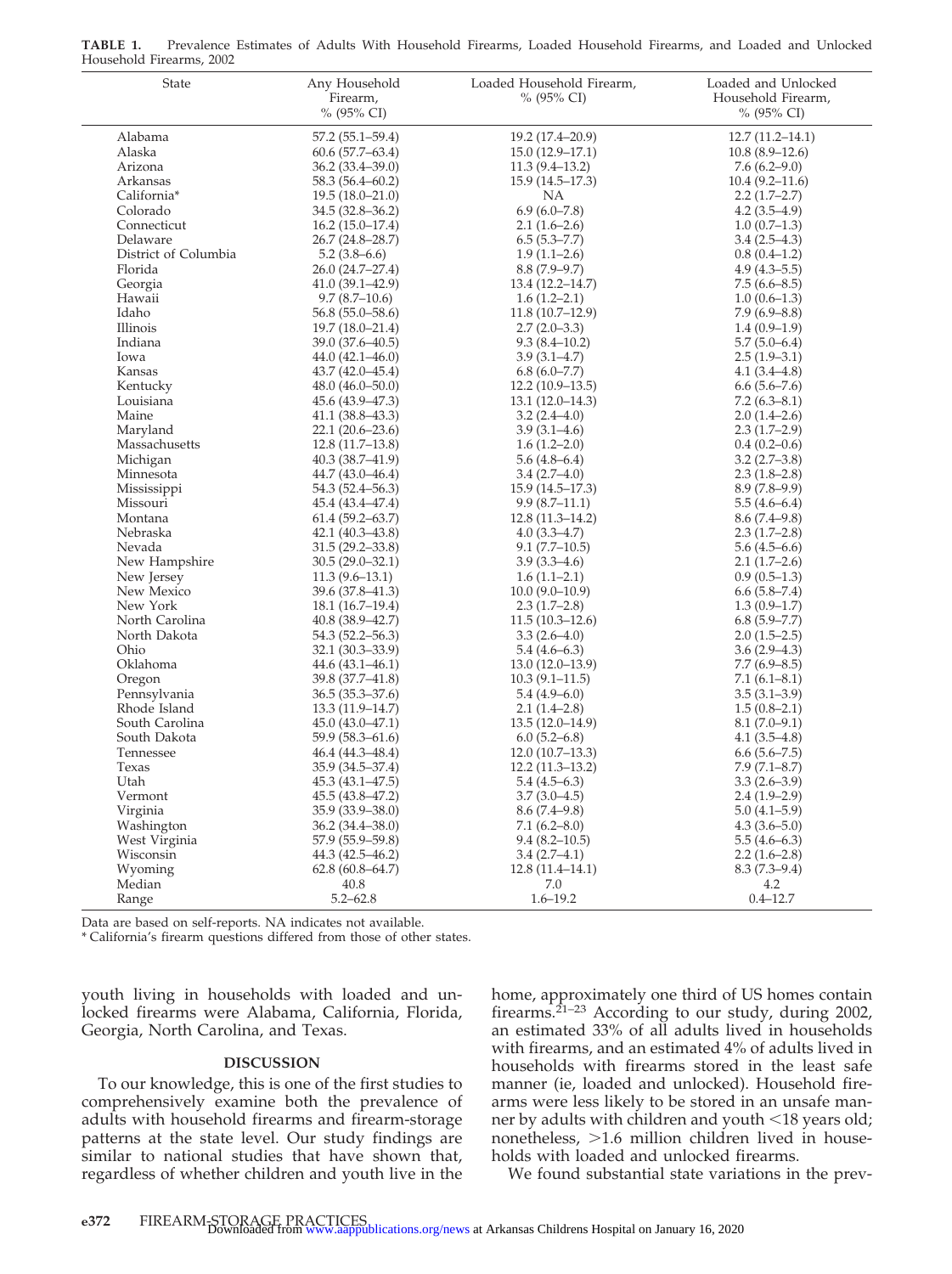| Firearms, 2002       |                                               |                                                                                        |                                                              |                                                                                                     |
|----------------------|-----------------------------------------------|----------------------------------------------------------------------------------------|--------------------------------------------------------------|-----------------------------------------------------------------------------------------------------|
| State                | Loaded Household<br>Firearm,<br>$% = 95\%$ CI | Estimated No. of Children<br>and Youth Living with<br>Loaded Firearms,<br>$N$ (95% CI) | Loaded and Unlocked<br>Household Firearm,<br>$% \pm 95\%$ CI | Estimated No. of Children<br>and Youth Living with<br>Loaded and Unlocked<br>Firearms, $N$ (95% CI) |
| Alabama              | $13.4 \pm 2.5$                                | 145 560 (113 730-177 380)                                                              | $7.3 \pm 2.0$                                                | 76 110 (54 630-97 590)                                                                              |
| Alaska               | $10.7 \pm 2.8$                                | 19 970 (14 480–25 470)                                                                 | $6.6 \pm 2.4$                                                | 12 380 (7670–17 090)                                                                                |
| Arizona              | $7.1 \pm 2.1$                                 | 108 630 (74 080–143 180)                                                               | $4.4 \pm 1.8$                                                | 67 980 (38 480-97 480)                                                                              |
| Arkansas             | $11.6 \pm 2.1$                                | 80 080 (63 690-96 480)                                                                 | $6.6 \pm 1.7$                                                | 40 500 (29 610 - 51 400)                                                                            |
| California*          | NA                                            | NA                                                                                     | $1.0 \pm 0.6$                                                | 84 440 (37 890–130 990)                                                                             |
| Colorado             | $4.0 \pm 1.1$                                 | 43 300 (30 850-55 750)                                                                 | $1.9 \pm 0.8$                                                | 17 820 (10 110–25 540)                                                                              |
| Connecticut          | $1.8 \pm 0.7$                                 | 18 150 (9280-27 020)                                                                   | $0.5 \pm 0.3$                                                | 3390 (850–5930)                                                                                     |
| Delaware             | $4.6 \pm 1.4$                                 | 7910 (4960–10 860)                                                                     | $2.0 \pm 1.0$                                                | 2890 (1400–4380)                                                                                    |
| District of Columbia | $1.9 \pm 1.6$                                 | 1420 (230–2610)                                                                        | $0.6 \pm 0.7$                                                | $660(0-1450)$                                                                                       |
| Florida              | $6.5 \pm 1.4$                                 | 248 430 (186 560-310 300)                                                              | $3.2 \pm 1.0$                                                | 128 860 (80 580–177 150)                                                                            |
| Georgia              | $10.3 \pm 1.6$                                | 228 650 (189 220–268 080)                                                              | $4.9 \pm 1.1$                                                | 104 700 (78 130–131 270)                                                                            |
| Hawaii               | $1.2 \pm 0.5$                                 | 4040 (1790–6300)                                                                       | $0.6 \pm 0.3$                                                | 1650 (840–2470)                                                                                     |
| Idaho                | $9.1 \pm 1.5$                                 | 30 740 (25 360 - 36 120)                                                               | $5.2 \pm 1.2$                                                | 17 030 (12 960–21 090)                                                                              |
| Illinois             | $2.2 \pm 0.9$                                 | 70 620 (36 590-104 650)                                                                | $1.0 \pm 0.7$                                                | 28 650 (7080–50 230)                                                                                |
| Indiana              | $7.8 \pm 1.3$                                 | 111 810 (91 480–132 140)                                                               | $3.8 \pm 0.9$                                                | 51 410 (37 990–64 840)                                                                              |
| Iowa                 | $2.1 \pm 1.0$                                 | 16 100 (7370–24 840)                                                                   | $1.4 \pm 0.8$                                                | 10 080 (2860–17 290)                                                                                |
| Kansas               | $5.5 \pm 1.2$                                 | 40 540 (30 290 - 50 800)                                                               | $2.4 \pm 0.8$                                                | 16 330 (9830–22 820)                                                                                |
| Kentucky             | $9.6 \pm 2.0$                                 | 94 600 (73 690-115 500)                                                                | $4.3 \pm 1.4$                                                | 37 460 (26 970–47 950)                                                                              |
| Louisiana            | $10.0 \pm 1.7$                                | 113 360 (90 900–135 820)                                                               | $4.4 \pm 1.2$                                                | 54 630 (37 130–72 140)                                                                              |
| Maine                | $1.8 \pm 1.1$                                 | 6030 (2180–9890)                                                                       | $0.9 \pm 0.8$                                                | 2260 (400-4110)                                                                                     |
| Maryland             | $3.6 \pm 1.2$                                 | 42 860 (27 070–58 650)                                                                 | $1.8 \pm 0.9$                                                | 20 820 (9240–32 390)                                                                                |
| Massachusetts        | $1.0 \pm 0.5$                                 | 15 680 (8260–23 100)                                                                   | $0.3 \pm 0.2$                                                | 4880 (800-8970)                                                                                     |
| Michigan             | $4.0 \pm 1.1$                                 | 104 160 (73 680–134 630)                                                               | $1.9 \pm 0.8$                                                | 49 560 (28 050-71 070)                                                                              |
| Minnesota            | $2.7 \pm 1.0$                                 | 30 560 (17 640–43 480)                                                                 | $1.8 \pm 0.8$                                                | 19 770 (9110–30 430)                                                                                |
| Mississippi          | $11.1 \pm 1.9$                                | 87 350 (70 220 - 104 470)                                                              | $4.7 \pm 1.2$                                                | 36 780 (26 470 - 47 090)                                                                            |
| Missouri             | $7.1 \pm 1.8$                                 | 80 400 (60 150 - 100 650)                                                              | $3.0 \pm 1.2$                                                | 35 180 (21 420 - 48 950)                                                                            |
| Montana              | $11.1 \pm 2.3$                                | 22 500 (17 660-27 340)                                                                 | $6.4 \pm 1.7$                                                | 11 700 (8420–14 980)                                                                                |
| Nebraska             | $3.2 \pm 1.1$                                 | 12 070 (7520-16 620)                                                                   | $1.7 \pm 0.8$                                                | 7170 (3400-10 930)                                                                                  |
| Nevada               | $5.9 \pm 1.7$                                 | 36 220 (24 260 - 48 180)                                                               | $2.6 \pm 1.1$                                                | 14 560 (7510-21 610)                                                                                |
| New Hampshire        | $2.8 \pm 0.9$                                 | 7750 (5360–10 150)                                                                     | $1.1 \pm 0.6$                                                | 2530 (1240–3820)                                                                                    |
| New Jersey           | $1.2 \pm 0.6$                                 | 23 150 (10 870–35 420)                                                                 | $0.5 \pm 0.4$                                                | 7710 (1900–13 520)                                                                                  |
| New Mexico           | $7.5 \pm 1.4$                                 | 34 850 (27 850–41 850)                                                                 | $4.0 \pm 1.0$                                                | 16 190 (11 960–20 410)                                                                              |
| New York             | $1.8 \pm 0.7$                                 | 95 640 (50 910 – 140 370)                                                              | $1.0 \pm 0.5$                                                | 52 430 (19 490–85 370)                                                                              |
| North Carolina       | $7.7 \pm 1.7$                                 | 168 360 (126 570–210 160)                                                              | $3.8 \pm 1.2$                                                | 82 110 (51 760–112 450)                                                                             |
| North Dakota         | $2.4 \pm 1.0$                                 | 3730 (1980-5470)                                                                       | $1.6 \pm 0.8$                                                | 2880 (1270-4500)                                                                                    |
| Ohio                 | $2.9 \pm 1.0$                                 | 83 050 (52 380-113 730)                                                                | $1.4 \pm 0.7$                                                | 33 610 (14 860–52 350)                                                                              |
| Oklahoma             | $8.9 \pm 1.3$                                 | 78 680 (64 780–92 570)                                                                 | $4.4 \pm 0.9$                                                | 40 560 (29 790 - 51 330)                                                                            |
| Oregon               | $6.1 \pm 1.6$                                 | 57 990 (41 620–74 370)                                                                 | $3.0 \pm 1.1$                                                | 26 550 (15 520 - 37 570)                                                                            |
| Pennsylvania         | $4.0 \pm 0.8$                                 | 113 360 (88 180–138 530)                                                               | $2.0 \pm 0.6$                                                | 54 500 (37 990-71 010)                                                                              |
| Rhode Island         | $1.8 \pm 0.9$                                 | 4720 (2290-7150)                                                                       | $0.6 \pm 0.5$                                                | 1950 (150-3740)                                                                                     |
| South Carolina       | $8.9 \pm 1.8$                                 | 83 610 (64 840–102 380)                                                                | $4.4 \pm 1.3$                                                | 42 200 (28 850-55 550)                                                                              |
| South Dakota         | $3.8 \pm 1.1$                                 | 9390 (4830-13 950)                                                                     | $2.3 \pm 0.9$                                                | 6000 (1750-10 250)                                                                                  |
| Tennessee            | $9.7 \pm 2.0$                                 | 136 340 (104 570–168 100)                                                              | $3.5 \pm 1.3$                                                | 43 370 (27 530-59 210)                                                                              |
| Texas                | $8.1 \pm 1.3$                                 | 434 300 (348 180-520 410)                                                              | $4.2 \pm 0.9$                                                | 199 670 (152 140-247 190)                                                                           |
| Utah                 | $4.3 \pm 1.1$                                 | 28 090 (19 750-36 420)                                                                 | $2.1 \pm 0.8$                                                | 11 910 (6380-17 430)                                                                                |
| Vermont              | $3.2 \pm 1.0$                                 | 4220 (2740-5690)                                                                       | $1.5 \pm 0.8$                                                | 1660 (780-2530)                                                                                     |
| Virginia             | $6.3 \pm 1.4$                                 | 121 210 (88 320-154 090)                                                               | $2.9 \pm 0.9$                                                | 49 210 (32 570-65 850)                                                                              |
| Washington           | $5.0 \pm 1.4$                                 | 70 710 (50 350 - 91 060)                                                               | $1.8 \pm 0.8$                                                | 24 790 (14 240-35 340)                                                                              |
| West Virginia        | $6.4 \pm 1.7$                                 | 27 030 (19 400 - 34 660)                                                               | $3.1 \pm 1.2$                                                | 10 690 (6510-14 870)                                                                                |
| Wisconsin            | $2.8 \pm 1.3$                                 | 41 140 (22 590-59 700)                                                                 | $1.3 \pm 1.0$                                                | 14 940 (4570-25 320)                                                                                |
| Wyoming              | $9.4 \pm 1.9$                                 | 12 640 (9750-15 530)                                                                   | $5.1 \pm 1.4$                                                | 7540 (5100-9970)                                                                                    |
| Median               | 5.3                                           | 42 000                                                                                 | 2.3                                                          | 19770                                                                                               |
| Range                | $1.0 - 13.4$                                  | 1420-434 300                                                                           | $0.3 - 7.3$                                                  | 660-199 670                                                                                         |

**TABLE 2.** Prevalence Estimates of Loaded Household Firearms and Loaded and Unlocked Household Firearms Among Adults With Children and Youth <18 Years Old and the Estimated Number of Children and Youth Living With Loaded and Loaded and Unlocked

Data are based on self-reports. NA indicates not available.

\* California's questions to assess loaded and unlocked firearms differed from those of other states.

alence of adults with household firearms, from 10% in Hawaii to 63% in Wyoming (the prevalence in the District of Columbia was 5%). Furthermore, among adults with children and youth,  $a > 24$ -fold difference was found between Massachusetts and Alabama in the percentage of loaded and unlocked household firearms. Few national studies have reported population-based representative estimates of firearm-storage patterns. In a 1993 report, the US Department of Justice estimated that 49% of homes in the United States had household firearms,<sup>32</sup> a level of firearm ownership typically reported in the 1980s and early 1990s.<sup>23,33</sup> Using this national estimate and data from his study, Hemenway et al<sup>34</sup> estimated that 10% of US homes had a firearm that was currently loaded and unlocked; this finding is more than double our estimate using a more direct approach (4.3%). The difference between our estimates may be a result of a secular decline in the proportion of households that reported having firearms and,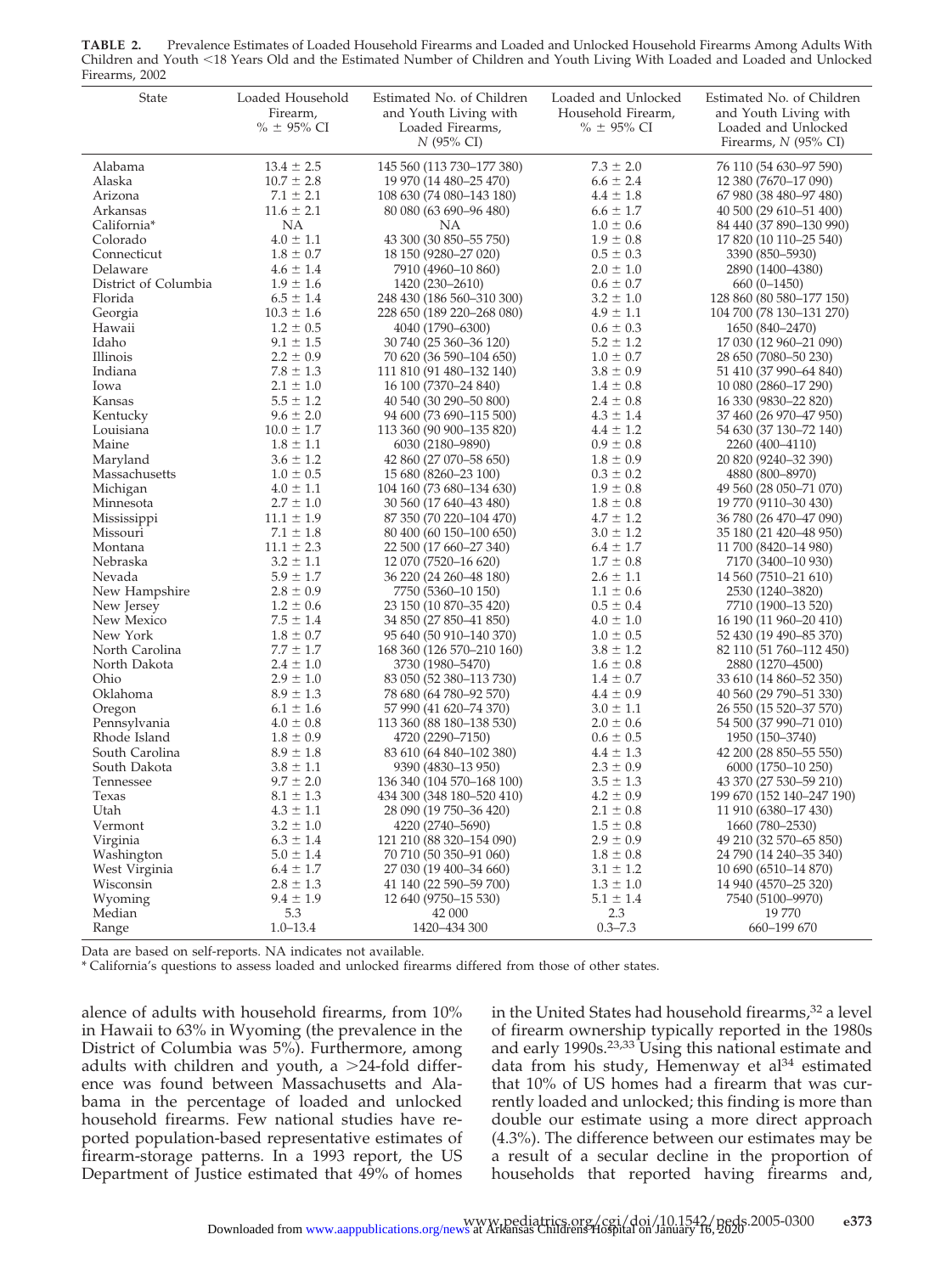hence, the proportion of households that were likely to engage in unsafe storage practices. In addition, it is also possible that a proportion of the households that formerly stored firearms loaded and unlocked have since implemented safe storage practices in their homes.

These findings are consistent with an earlier BRFSS study conducted using 1991–1995 data from 21 states.<sup>26</sup> Specifically, Powell et al<sup>26</sup> reported that the prevalence of adults with household firearms ranged from 12% in New Jersey to 57% in Idaho. For these 21 states, our 2002 prevalence estimates ranged from 11% in New Jersey to 58% in West Virginia (Idaho: 57%). For 18 states, the authors reported that the prevalence of children living in households with a loaded firearm ranged from 2% in Connecticut and Delaware to 12% in Mississippi. For these same states, our prevalence estimates ranged from 1% in New Jersey to 11% in Mississippi.

Our study had some limitations. First, because BRFSS excludes households without telephones, our findings may have overestimated the prevalence of firearms in households, because low income is associated with both lack of telephone service and a lower prevalence of firearms.<sup>35</sup> Second, although the validity of self-reported firearm storage is not known, previous studies suggest that self-reports of firearm ownership are valid.<sup>36,37</sup> However, our findings represent self-reports of the presence of a household firearm, not firearm ownership. Nevertheless, the interviews were conducted with a randomly selected adult in the home. As a result, some participants may not have known about a firearm that was kept by another household member.38–40 For example, female respondents in particular have been shown to underreport firearms in the home. Likewise, female respondents who are aware of a household firearm kept by their spouse may be less likely to know how it is stored.<sup>38,39</sup> Thus, we may have underestimated firearm prevalence and unsafe storage practices in US households.

Our estimates on the prevalence of household firearms also lacked an appraisal of the types of firearms available (ie, handgun or long gun). For example, adults keeping a handgun for protection may be more apt to store it loaded, whereas adults keeping a rifle for sport may keep it locked and unloaded until needed.34,41,42 The population characteristics of adults owning only a handgun may also differ from adults owning only a long gun. In addition, as mentioned previously, California used a different set of questions to assess both firearm prevalence and loaded and unlocked firearms. Thus, comparison of California's firearm prevalence estimates to that of the other 49 states and the District of Columbia should be done cautiously.

These results demonstrate the wide range of household firearm prevalence and storage of household firearms among the states, and we estimate that 1.6 million children live in homes with firearms stored in the least safe manner. A better understanding of firearm owners' attitudes, beliefs, and gunstorage behaviors is needed to effectively develop

and evaluate community-based education programs that promote safe firearm storage.<sup>43</sup> In addition, there is an absence of direct empirical evidence on how firearm safety technologies (ie, locking, protection, sensor and tracking technology) impact injury.27 These state-level prevalence estimates of household firearms and storage practices will permit future assessment of changes in the risk profile of US households as firearm safety technologies and strategies to encourage safe firearm storage are developed, implemented, and evaluated.22,27

Public health measures are needed to encourage the safe storage of household firearms. Such measures could include counseling of parents by primary care providers, especially pediatricians, regarding safe firearm storage.<sup>12,15,44</sup> However, although studies have shown that parents are open to screening and counseling about firearm storage and safety, $5,45,46$  these services are rarely performed. $47,48$ There is also conflicting evidence on the effectiveness of parental safe–firearm-storage counseling.5,45,46,49,50 Other strategies to decrease child access to firearms in the home may include child-access–prevention laws, currently in place in 18 states, specifically designed to limit children's access to and use of firearms in the home<sup>18,51</sup>; safe firearm-storage-promotion programs<sup>52,53</sup>; and the provision of safety devices.43,54 These and other measures may help reduce the number of children exposed to unsafe firearm-storage practices and, in turn, decrease the number of firearm-related injuries and deaths among children and youth. However, many of these prevention strategies have not been based on preliminary effectiveness data, nor have they been evaluated adequately, generally because of scant funding for evaluation of these programs.<sup>27</sup> It is crucial that firearminjury-prevention programs incorporate evaluation into implementation efforts and that a sustained body of research be developed to study the effects of prevention programs on the rates of firearm-related morbidity and mortality.27

It is important to identify, implement, and evaluate effective methods to prevent firearm-related morbidity and mortality—from counseling youth and adults with depressive symptoms, to evaluating firearm safety technologies, to a variety of safe storage options. This is of utmost importance for the most vulnerable segments of our population— children and youth, persons with depressive symptoms, and those who have threatened suicide. Surveillance systems such as the BRFSS can be used to effectively monitor the prevalence of household firearms and firearm-storage practices so that future interventions to promote safe storage of firearms can be evaluated and more widely implemented based on their efficacy.

#### **ACKNOWLEDGMENTS**

We thank the state Behavioral Risk Factor Surveillance System coordinators for help in collecting the data used in this analysis; members of the Behavioral Surveillance Branch for assistance in developing the database; Henry Roberts, PhD, and Tara Strine,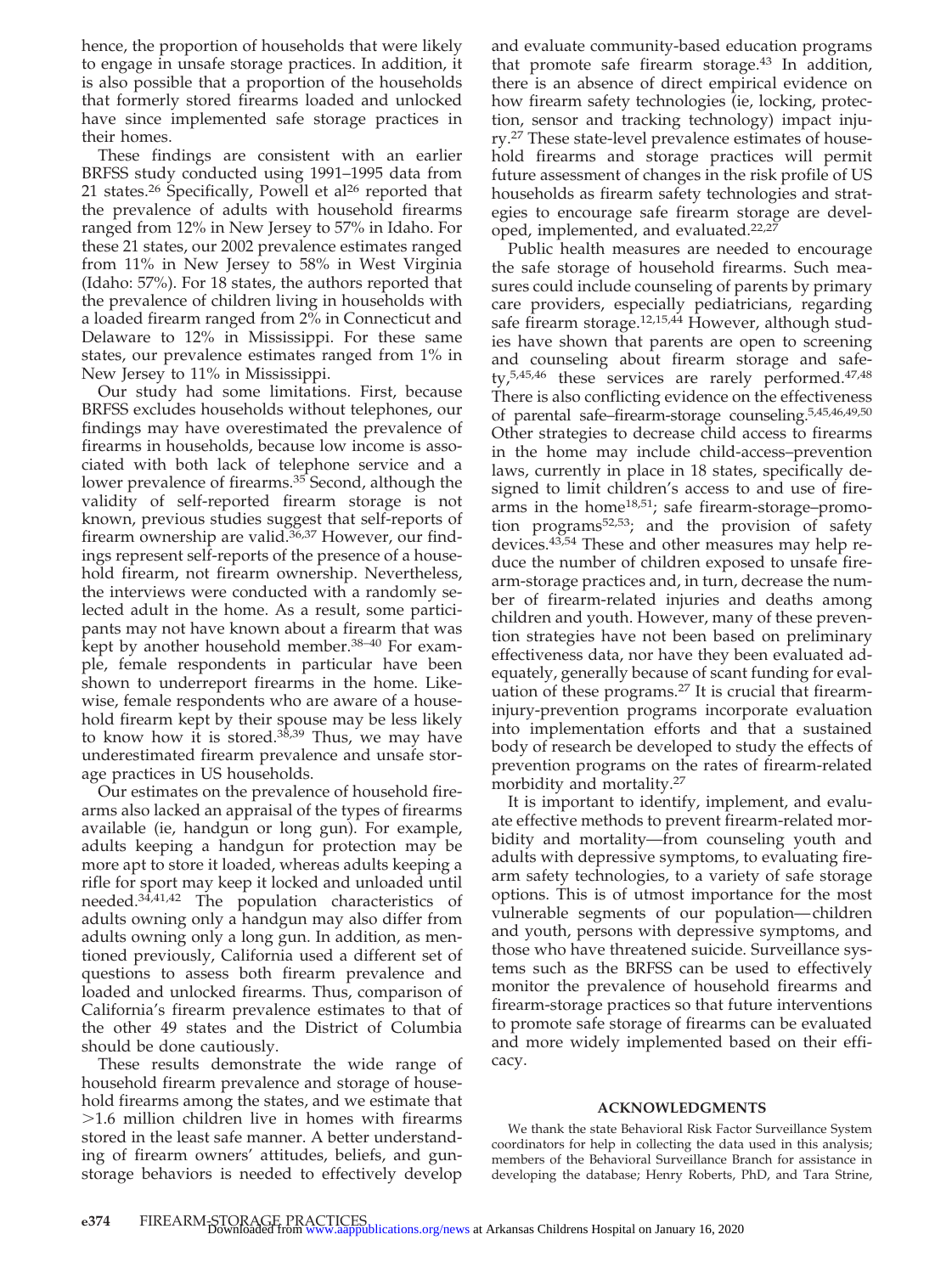MPH, for statistical expertise; and Lynda Doll, PhD, for constructive review of this manuscript. We also thank 3 anonymous reviewers for insightful comments that contributed to the final version of this manuscript.

#### **REFERENCES**

- 1. Kochanek KD, Murphy SL, Anderson RN, Scott C. Deaths: final data for 2002. *Natl Vital Stat Rep*. 2004;53(5):1–115. Available at: www.cdc.gov/ nchs/data/nvsr/nvsr53/nvsr53\_05acc.pdf. Accessed January 19, 2005
- 2. Centers for Disease Control and Prevention. WISQARS injury mortality reports, 2000 –2002. Atlanta, GA: National Center for Injury Prevention and Control, Centers for Disease Control and Prevention; 2004. Available at: www.cdc.gov/ncipc/wisqars. Accessed January 19, 2005
- 3. US Consumer Product Safety Commission. National Electronic Injury Surveillance System (NEISS) on-line: 2002. Available at: www.cpsc. gov/library/neiss.html. Access January 19, 2005
- 4. Cook PJ, Ludwig J. *Gun Violence: The Real Costs*. New York, NY: Oxford University Press; 2000
- 5. Coyne-Beasley T, Schoenbach VJ, Johnson RM. "Love our kids, lock your guns": a community-based firearm safety counseling and gun lock distribution program. *Arch Pediatr Adolesc Med.* 2001;155:659 – 664
- 6. Grossman DC, Reay DT, Baker SA. Self-inflicted and unintentional firearm injuries among children and adolescents: the source of the firearm. *Arch Pediatr Adolesc Med.* 1999;153:875– 878
- 7. Miller M, Azrael D, Hemenway D, Vriniotis M. Firearm storage and unintentional firearm deaths: results from the 2002 Behavioral Risk Factor Surveillance System. Available at: apha.confex.com/apha/ 132am/techprogram/paper79234.htm. Accessed January 19, 2005
- 8. Wintemute GJ, Teret SP, Kraus JF, Wright MA, Bradfield G. When children shoot children. 88 unintended deaths in California. *JAMA.* 987;257:3107–3109
- 9. Grossman DC, Mueller BA, Riedy C, et al. Gun storage practices and risk of youth suicide and unintentional firearm injuries. *JAMA.* 2005; 293:707–714
- 10. Cummings P, Grossman DC, Rivara FP, Koepsell TD. State gun safe storage laws and child mortality due to firearms. *JAMA.* 1997;278: 1084 –1086
- 11. National Rifle Association. *Parents' Guide to Gun Safety.* Fairfax, VA; National Rifle Association: 2004. Available at: www.nrahq.org/safety/ eddie/infoparents.asp. Accessed January 19, 2005
- 12. American Academy of Pediatrics. Firearm-related injuries affecting the pediatric population. *Pediatrics.* 2000;105:888 – 895
- 13. American Medical Association. *H-145.997. Firearms as a Public Health Problem in the United States—Injuries and Death.* Chicago, IL: American Medical Association; 1999. Available at: www.ama-assn.org/apps/ pf\_new/pf\_online?f\_n=browse&doc=policyfiles/HnE/H-145.997.HTM. Accessed January 19, 2005
- 14. American Academy of Family Physicians. Firearms/handgun firearms, handguns and assault weapons. Available at: www.aafp.org/ x6823.xml. Accessed January 19, 2005
- 15. American College of Physicians. Firearm injury prevention. *Ann Intern Med.* 1998;128:236 –241
- 16. US Department of Health and Human Services. *Healthy People 2010: Understanding and Improving Health*. 2nd ed. Washington, DC: US Government Printing Office; 2000. Available at: www.healthypeople.gov/ Document/tableofcontents.htm#under. Accessed January 19, 2005
- 17. US Preventive Services Task Force. Violent behavior and firearms. In: *Guide to Clinical Preventive Services.* Washington, DC: US Department of Health and Human Services, Office of Disease Prevention and Health Promotion; 1996. Available at: www.ncbi.nlm.nih.gov/books/ bv.fcgi?rid=hstat6.section.5699#6139. Accessed January 19, 2005
- 18. Webster DW, Vernick JS, Zeoli AM, Manganello JA. Association between youth-focused firearm laws and youth suicides. *JAMA.* 2004;292: 594 – 601
- 19. Shenassa ED, Rogers ML, Spalding KL, Roberts MB. Safer storage of firearms at home and risk of suicide: a study of protective factors in a nationally representative sample. *J Epidemiol Community Health.* 2004;58: 841– 848
- 20. Institute of Medicine. *Reducing Suicide: A National Imperative*. Washington, DC: National Academies Press; 2002
- 21. Stennies G, Ikeda R, Leadbetter S, Houston B, Sacks J. Firearm storage practices and children in the home, United States, 1994. *Arch Pediatr Adolesc Med.* 1999;153:586 –590
- 22. Johnson RM, Coyne-Beasley T, Runyan CW. Firearm ownership and storage practices, U.S. households, 1992–2002. A systematic review. *Am J Prev Med.* 2004;27:173–182
- 23. Schuster MA, Franke TM, Bastian AM, Sor S, Halfon N. Firearm storage patterns in US homes with children. *Am J Public Health.* 2000;90: 588 –594
- 24. Miller M, Hemenway D, Azrael D. Firearms and suicide in the northeast. *J Trauma.* 2004;57:626 – 632
- 25. Miller M, Azrael D, Hemenway D. Rates of household firearm ownership and homicide across US regions and states, 1988 –1997. *Am J Public Health.* 2002;92:1988 –1993
- 26. Powell KE, Jacklin BC, Nelson DE, Bland S. State estimates of household exposure to firearms, loaded firearms, and handguns, 1991 through 1995. *Am J Public Health.* 1998;88:969 –972
- 27. National Research Council. *Firearms and Violence: A Critical Review*. Washington, DC: National Academies Press; 2005
- 28. Mokdad AH, Stroup DF, Giles WH; Behavioral Risk Factor Surveillance Team. Public health surveillance for behavioral risk factors in a changing environment: recommendations from the Behavioral Risk Factor Surveillance Team. *MMWR Recomm Rep.* 2003;52(RR-9):1–12
- 29. Holtzman D. The Behavioral Risk Factor Surveillance System. In: Blumenthal DS, DiClemente RJ, eds. *Community-Based Health Research: Issues and Methods*. New York, NY: Springer Publishing Company, Inc; 2004:115–131
- 30. Centers for Disease Control and Prevention. *Behavioral Risk Factor Surveillance System Operational and User's Guide*. Atlanta, GA: US Department of Health and Human Services; 2005. Available at: www.cdc.gov/ brfss/pdf/userguide.pdf. Accessed March 22, 2005
- 31. Centers for Disease Control and Prevention. *2002 Behavioral Risk Factor Surveillance System Summary Data Quality Report*. Atlanta, GA: Centers for Disease Control and Prevention; 2003. Available at: www.cdc.gov/ brfss/technical\_infodata/pdf/2002SummaryDataQualityReport.pdf. Accessed January 19, 2005
- 32. US Department of Justice, Bureau of Justice Statistics. *Sourcebook of Criminal Justice Statistics*. Washington, DC: US Department of Justice; 1993
- 33. Kleck G. *Targeting Guns: Firearms and Their Control*. New York, NY: Aldine De Gruyter; 1997
- 34. Hemenway D, Solnick SJ, Azrael DR. Firearm training and storage. *JAMA.* 1995;273:46 –50
- 35. Thornberry OT, Massey JT. Trends in United States telephone coverage across time and subgroups. In: Groves RM, Biemer PP, Lyberg LE, Massey JT, Nichols WL, eds. *Telephone Survey Methodology*. New York, NY: John Wiley & Sons; 1988:25– 49
- 36. Rafferty AP, Thrush JC, Smith PK, McGee HB. Validity of a household gun question in a telephone survey. *Public Health Rep.* 1995;110:282–288
- 37. Kellermann AL, Rivara FP, Banton J, Reay D, Fligner CL. Validating survey responses to questions about gun ownership among owners of registered handguns. *Am J Epidemiol.* 1990;131:1080 –1084
- 38. Nelson DE, Grant-Worley JA, Powell K, Mercy J, Holtzman D. Population estimates of household firearm storage practices and firearm carrying in Oregon. *JAMA.* 1996;275:1744 –1748
- 39. Nelson DE, Powell K, Johnson CJ, Mercy J, Grant-Worley JA. Household firearm storage practices: do responses differ by whether or not individuals ever use firearms? *Am J Prev Med.* 1999;16:298 –302
- 40. Ludwig J, Cook PJ, Smith TW. The gender gap in reporting household gun ownership. *Am J Public Health.* 1998;88:1715–1718
- 41. Forjuoh SN, Coben JH, Dearwater SR. Firearm ownership and storage practices in Pennsylvania homes. *Inj Prev.* 1996;2:278 –282
- 42. Wiktor SZ, Gallaher MM, Baron RC, Watson ME, Sewell CM. Firearms in New Mexico. *West J Med.* 1994;161:137–139
- 43. McGee KS, Coyne-Beasley T, Johnson RM. Review of evaluations of educational approaches to promote safe storage of firearms. *Inj Prev.* 2003;9:108 –111
- 44. Bass JL. TIPP–the first ten years. *Pediatrics.* 1995;95:274 –275
- 45. Kruesi MJ, Grossman J, Pennington JM, Woodward PJ, Duda D, Hirsch JG. Suicide and violence prevention: parent education in the emergency department. *J Am Acad Child Adolesc Psychiatry.* 1999;38:250 –255
- 46. Albright TL, Burge SK. Improving firearm storage habits: impact of brief office counseling by family physicians. *J Am Board Fam Pract.* 2003;16:40 – 46
- 47. Barkin S, Duan N, Fink A, Brook RH, Gelberg L. The smoking gun: do clinicians follow guidelines on firearm safety counseling? *Arch Pediatr Adolesc Med.* 1998;152:749 –756
- 48. Olson LM, Christoffel KK, O'Connor KG. Pediatricians' experience with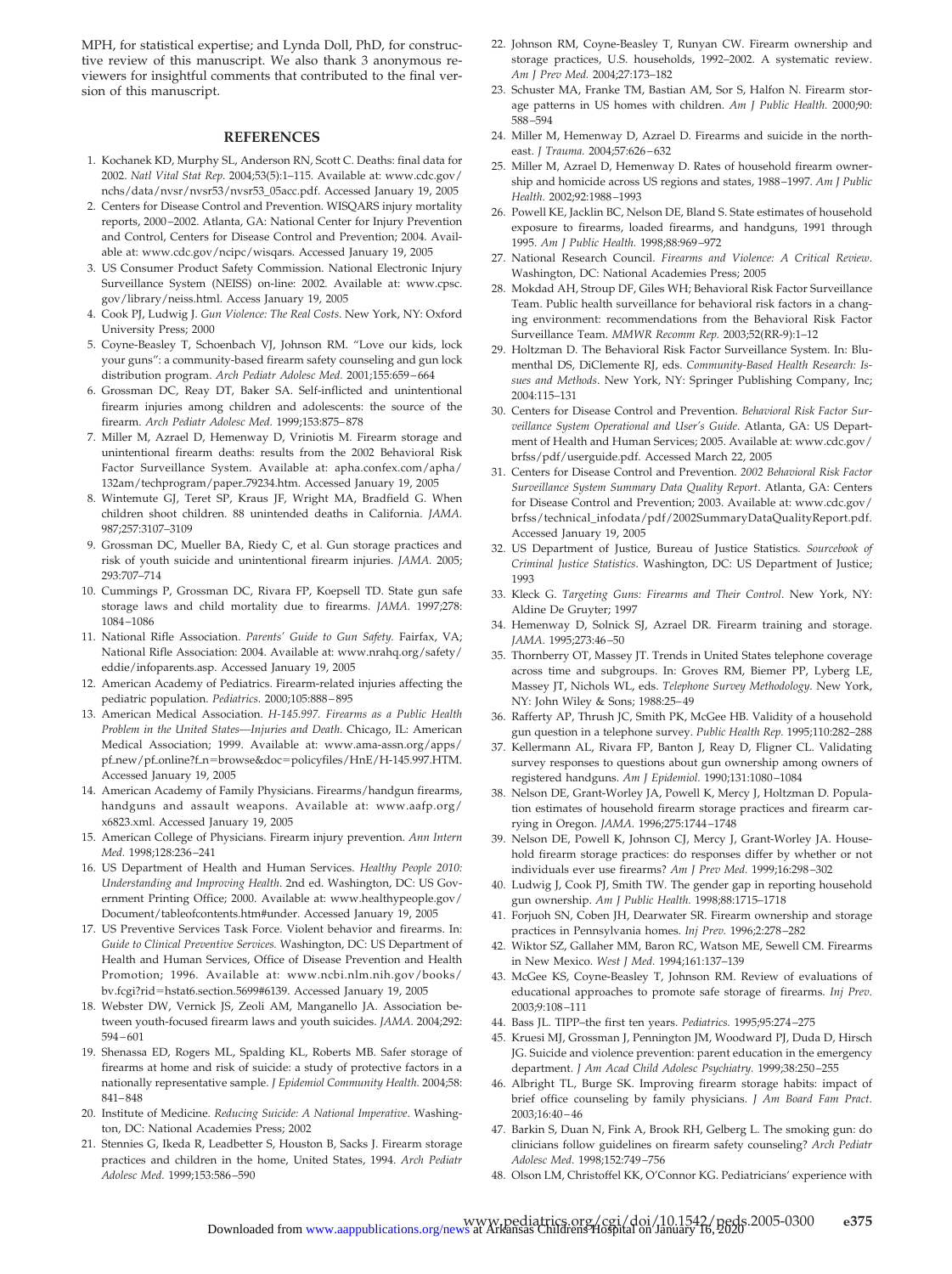and attitudes toward firearms. Results of a national survey. *Arch Pediatr Adolesc Med.* 1997;151:352–359

- 49. Grossman DC, Cummings P, Koepsell TD, et al. Firearm safety counseling in primary care pediatrics: a randomized, controlled trial. *Pediatrics.* 2000;106:22–26
- 50. Stevens MM, Olson AL, Gaffney CA, Tosteson TD, Mott LA, Starr P. A pediatric, practice-based, randomized trial of drinking and smoking prevention and bicycle helmet, gun, and seatbelt safety promotion. *Pediatrics.* 2002;109:490 – 497
- 51. Hahn RA, Bilukha OO, Crosby A, et al. First reports evaluating the effectiveness of strategies for preventing violence: firearm laws.

Findings from the Task Force on Community Preventive Services. *MMWR Recomm Rep.* 2003;52(RR-14):11–20

- 52. Meyer G, Roberto AJ, Atkin CK. A radio-based approach to promoting gun safety: process and outcome evaluation implications and insights. *Health Commun.* 2003;15:299 –318
- 53. Horn A, Grossman DC, Jones W, Berger LR. Community based program to improve firearm storage practices in rural Alaska. *Inj Prev.* 2003;9:231–234
- 54. Coyne-Beasley T, McGee KS, Johnson RM, Bordley WC. The association of handgun ownership and storage practices with safety consciousness. *Arch Pediatr Adolesc Med.* 2002;156:763–768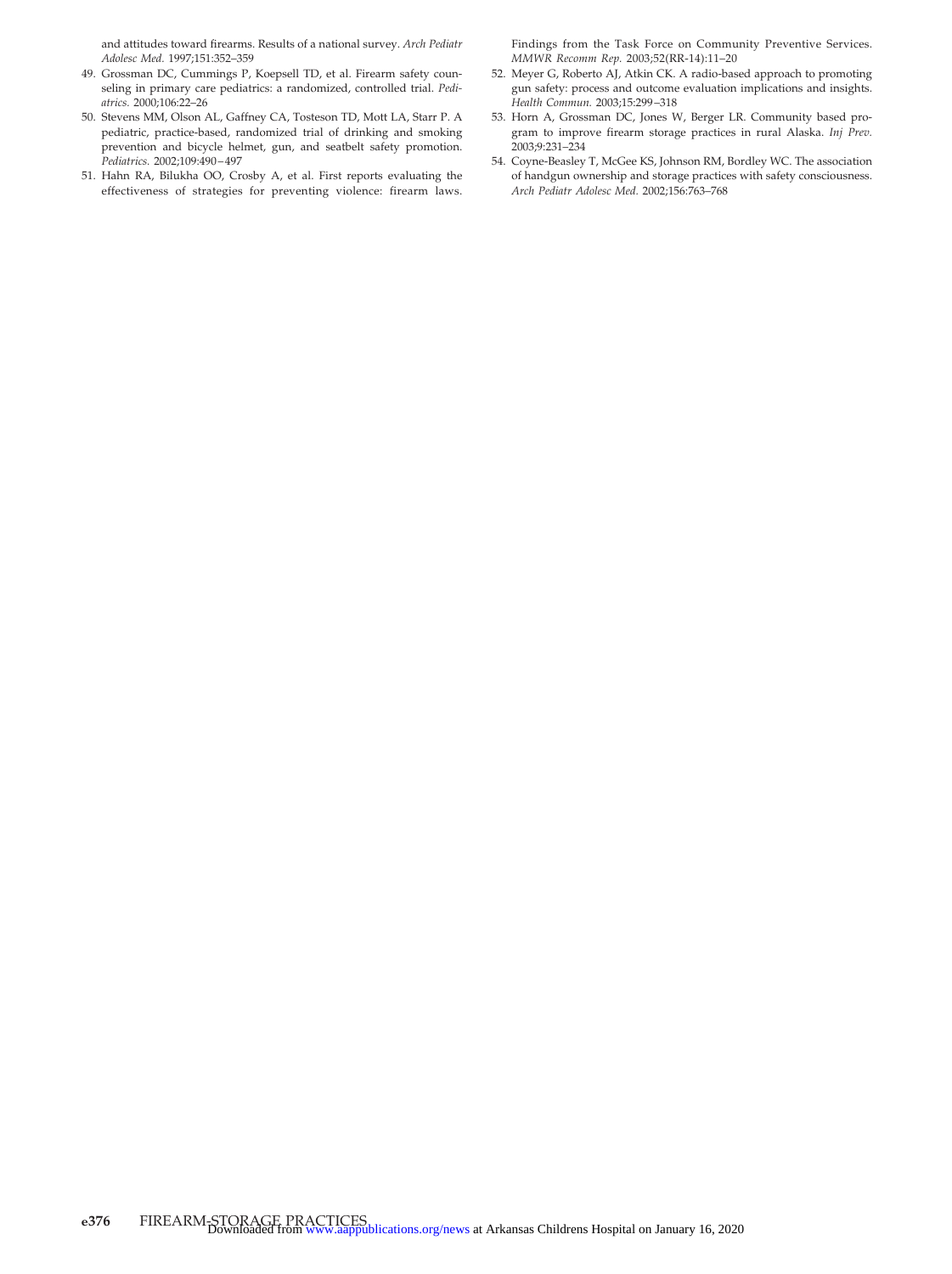### **Surveillance System, 2002 States and the District of Columbia: Findings From the Behavioral Risk Factor Prevalence of Household Firearms and Firearm-Storage Practices in the 50**

Crosby and Ali H. Mokdad Catherine A. Okoro, David E. Nelson, James A. Mercy, Lina S. Balluz, Alex E.

DOI: 10.1542/peds.2005-0300 *Pediatrics* 2005;116;e370

| Updated Information $\&$<br><b>Services</b> | including high resolution figures, can be found at:<br>http://pediatrics.aappublications.org/content/116/3/e370                                                                                                                                                                                                                                                                                                                                                                                                                                                   |
|---------------------------------------------|-------------------------------------------------------------------------------------------------------------------------------------------------------------------------------------------------------------------------------------------------------------------------------------------------------------------------------------------------------------------------------------------------------------------------------------------------------------------------------------------------------------------------------------------------------------------|
| <b>References</b>                           | This article cites 35 articles, 8 of which you can access for free at:<br>http://pediatrics.aappublications.org/content/116/3/e370#BIBL                                                                                                                                                                                                                                                                                                                                                                                                                           |
| <b>Subspecialty Collections</b>             | This article, along with others on similar topics, appears in the<br>following collection(s):<br><b>Developmental/Behavioral Pediatrics</b><br>http://www.aappublications.org/cgi/collection/development:behavior<br>al issues sub<br><b>Administration/Practice Management</b><br>http://www.aappublications.org/cgi/collection/administration:practice<br>_management_sub<br><b>Risk Management</b><br>http://www.aappublications.org/cgi/collection/risk_management_sub<br><b>Home Safety</b><br>http://www.aappublications.org/cgi/collection/home_safety_sub |
| Permissions & Licensing                     | Information about reproducing this article in parts (figures, tables) or<br>in its entirety can be found online at:<br>http://www.aappublications.org/site/misc/Permissions.xhtml                                                                                                                                                                                                                                                                                                                                                                                 |
| <b>Reprints</b>                             | Information about ordering reprints can be found online:<br>http://www.aappublications.org/site/misc/reprints.xhtml                                                                                                                                                                                                                                                                                                                                                                                                                                               |